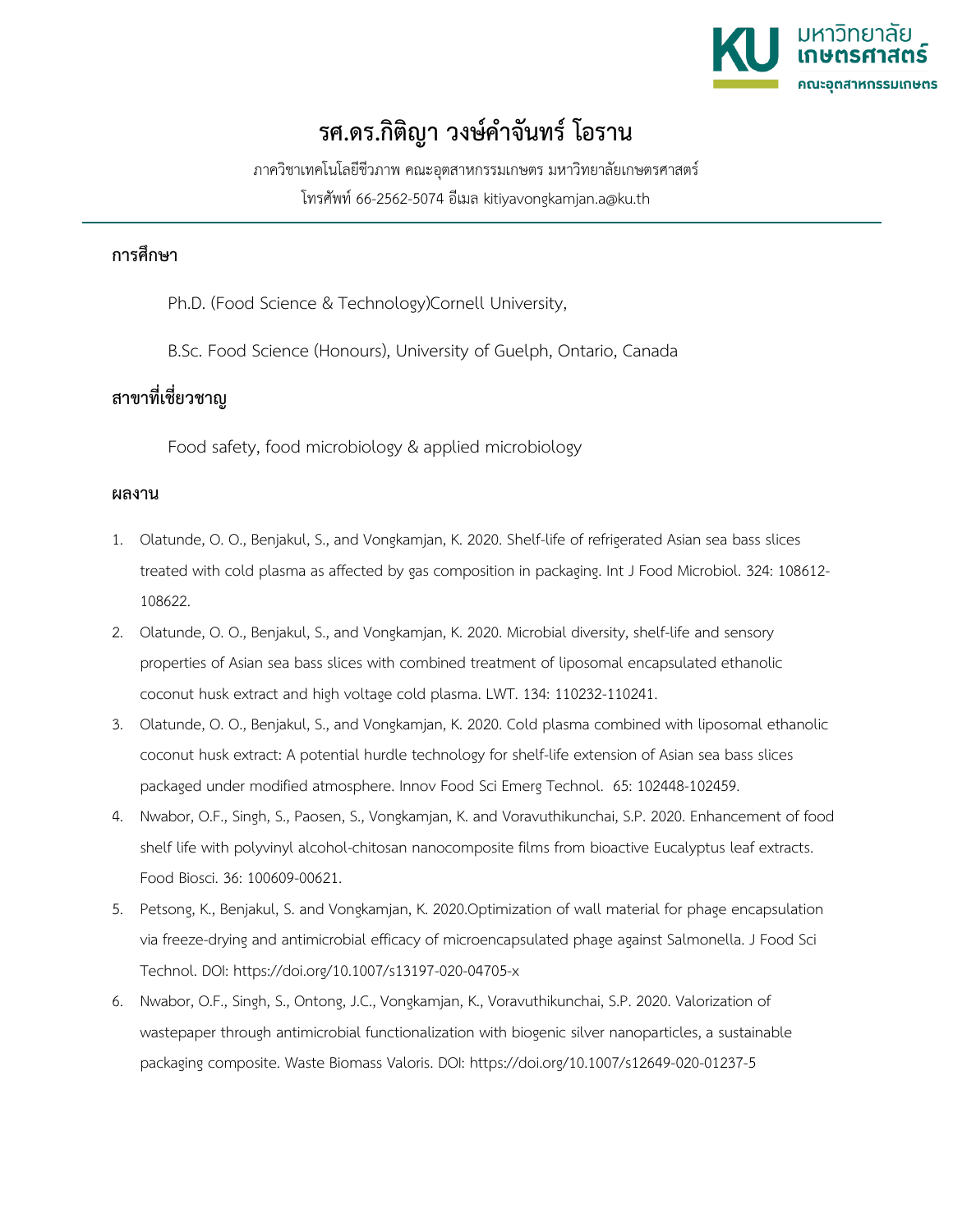

- 7. Olatunde, O.O., Benjakul, S., Vongkamjan, K. and Amnuaikit, T. 2020. Influence of stabilising agents on the properties of liposomal encapsulated ethanolic coconut husk extract. Int J Food Sci Technol. 55: 702-711.
- 8. Vu H.T.K., Benjakul, S., and Vongkamjan, K. 2019. Characterization of Listeria prophages in lysogenic isolates from foods and food processing environments. PLoS ONE 14(4): e0214641. https://doi.org/10.1371/journal.pone.0214641
- 9. Petsong, K., Benjakul, S., Chaturongakul, S., Switt, A. I. M., and Vongkamjan, K. 2019. Lysis profiles of Salmonella phages on Salmonella isolates from various sources and efficiency of a phage cocktail against S. Enteritidis and S. Typhimurium. Microorganisms. 7(4), 100.
- 10. Petsong, K., Benjakul, S., Chaturongakul, S., Switt, A. I. M., and Vongkamjan, K. 2019. Lysis profiles of Salmonella phages on Salmonella isolates from various sources and efficiency of a phage cocktail against S. Enteritidis and S. Typhimurium. Microorga
- 11. Sripaurya B, Ngasaman, R., Benjakul, S., and Vongkamjan, K. 2019. Virulence genes and antibiotic resistance of Salmonella recovered from a wet market in Thailand. J Food Saf. 39:e12601.
- 12. Nwabor, O.F., Vongkamjan, K., and Voravuthikunchai, S. P. 2019. Antioxidant properties and antibacterial effects of eucalyptus camaldulensis ethanolic leaf extract on biofilm formation, motility, hemolysin production, and cell membrane of the foodborne pa
- 13. Vu H.T.K., Benjakul, S., Vuddhakul, V., and Vongkamjan, K. 2019. Host range of Listeria prophages induced from lysogenic Listeria isolates from foods and food-related environments in Thailand. Chiang Mai Univ J Nat Sci. 18:141-155.
- 14. Olatunde, O.O., Benjakul, S., and Vongkamjan, K. 2019. Comparative study on nitrogen and argon-based modified atmosphere packaging on microbiological, chemical, and sensory attributes as well as on microbial diversity of Asian sea bass. Food Packaging She
- 15. Olatunde, O.O., S. Benjakul, K. Vongkamjan and T. Amnuaikit, 2019. Liposomal Encapsulated Ethanolic Coconut Husk Extract: Antioxidant and Antibacterial Properties. J Food Sci. 84: 3664-3673.
- 16. Olatunde, O.O., Benjakul, S., and Vongkamjan, K. 2019. Combined effects of high voltage cold atmospheric plasma and antioxidants on the qualities and shelf-life of Asian sea bass slices. Innov Food Sci Emerg Technol. 54: 113-122.
- 17. Olatunde, O.O., Benjakul, S., and Vongkamjan, K. 2019. Combined Effect of ethanolic coconut husk extract and modified atmospheric packaging (map) in extending the shelf life of Asian sea bass slices. J. Aquat. Food Prod. Technol. 28: 689-702.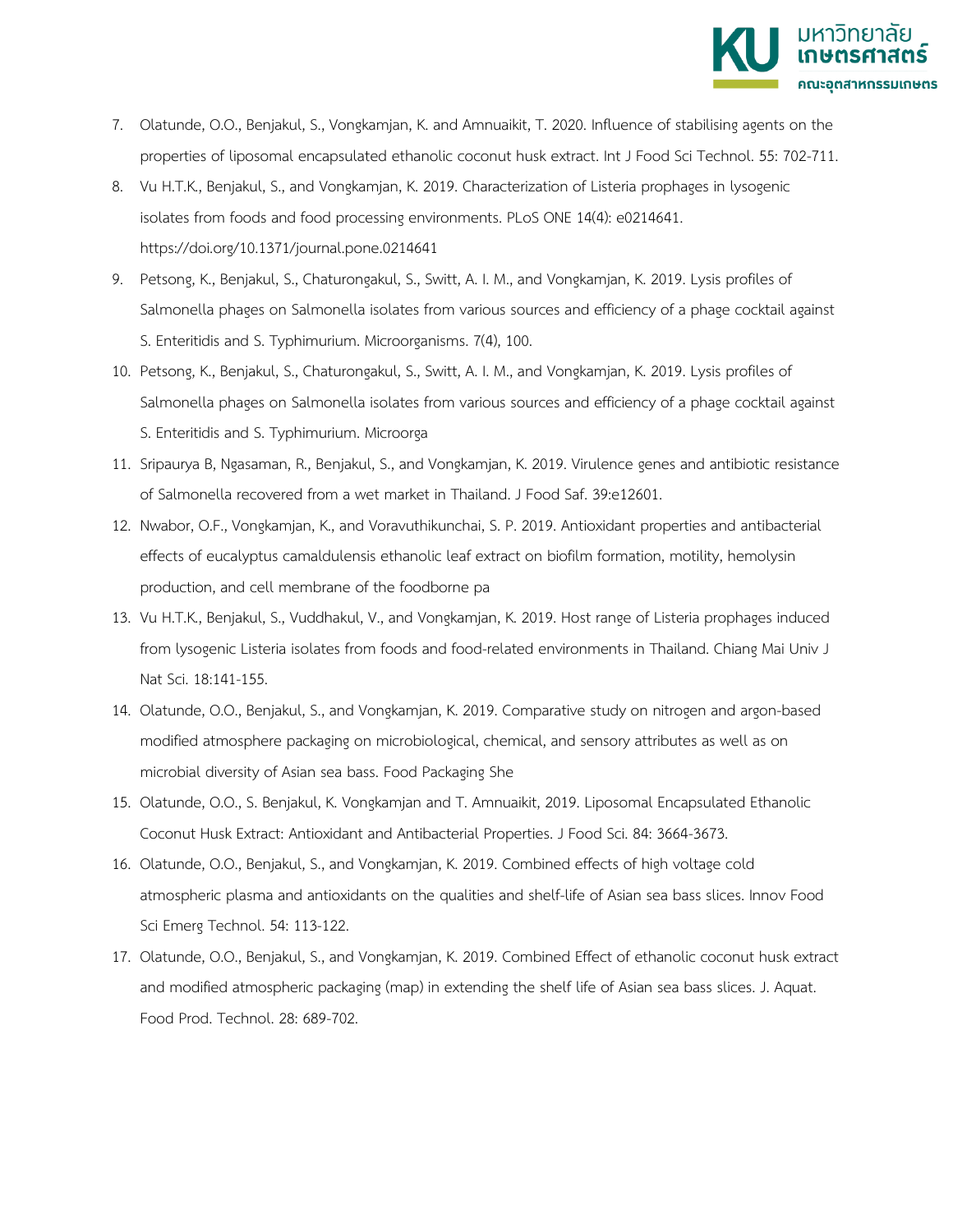

- 18. Olatunde, O.O., Benjakul, S., and Vongkamjan, K. 2019. Dielectric barrier discharge high voltage cold atmospheric plasma: an innovative nonthermal technology for extending the shelf-life of Asian sea bass slices. J Food Sci. 84: 1871-1880.
- 19. Olatunde, O.O., Benjakul, S., and Vongkamjan, K. 2019. Dielectric barrier discharge cold atmospheric plasma: Bacterial inactivation mechanism. J Food Saf. e12705.
- 20. Olatunde, O.O., Benjakul, S., and Vongkamjan, K. 2019. High voltage cold atmospheric plasma: Antibacterial properties and its effect on quality of Asian sea bass slices. Innov Food Sci Emerg Technol. 52: 305-312.
- 21. Sae-leaw, T., Benjakul, S., and Vongkamjan, K. 2018. Retardation of melanosis and quality loss of precooked Pacific white shrimp using epigallocatechin gallate with the aid of ultrasound. Food Control. 84: 75-82.
- 22. Waché, Y., Do, T. L., Do, T. B., Do, T. Y., Haure, M., Ho, P. H., Kumar Anal, A., Le, V. V., Li, W. J., Licandro, H., Lorn, D., Ly-Chatain, M. H., Ly, S., Mahakarnchanakul, W., Mai, D. V., Mith, H., Nguyen, D. H., Nguyen, T. K., Nguyen, T. M., Nguyen, T.
- 23. Pongsetkul, J., Benjakul, S., Sumpavapol, P., Vongkamjan, K., and Osako, K.. 2018. Bacillus subtilis K-C3 isolated from Thai salted shrimp paste (Kapi): Its extracellular enzymes and use as a starter culture in Kapi production. J. Food Biochem. 42: e12649
- 24. Olatunde, O.O., Benjakul, S., and Vongkamjan, K. 2018. Antioxidant and antibacterial properties of guava leaf extracts as affected by solvents used for prior dechlorophyllization. J. Food Biochem. 42: e12600.
- 25. Olatunde, O. O., Benjakul, S., and Vongkamjan, K. 2018. Coconut husk extract: antibacterial properties and its application for shelf‐life extension of Asian sea bass slices. Int J Food Sci Technol. 54: 810-822.
- 26. Chalad, C., Kongrueng, J., Vongkamjan, K., Robins, W.P., Vuddhakul, V., and Mekalanos, J.J. 2018. Modification of an agar well diffusion technique to isolate yeasts that inhibit Vibrio parahaemolyticus, the causative agent of acute hepatopancreatic necrosis disease. Aquacult Res. 49: 3838-3844.
- 27. Pongsetkul, J., Benjakul, S., Sumpavapol, P., Vongkamjan, K. and Osako, K. 2018. Quality of kapi, salted shrimp paste of Thailand, inoculated with Bacillus spp. K-C3. J. Aquat Food Prod T. 27: 830-843.
- 28. Petsong, K., Uddin, M.J., Vongkamjan, K. and Ahn, J. 2018. Combined effect of bacteriophage and antibiotic on the inhibition of the development of antibiotic resistance in Salmonella Typhimurium. Food Sci. Biotechnol. 27: 1239-1244
- 29. Bavisetty, S.C.B., Vu, H.T.K., Benjakul, S. and Vongkamjan, K.. 2018. Rapid pathogen detection tools in seafood safety. Current Opinion in Food Science. 2: 92-99.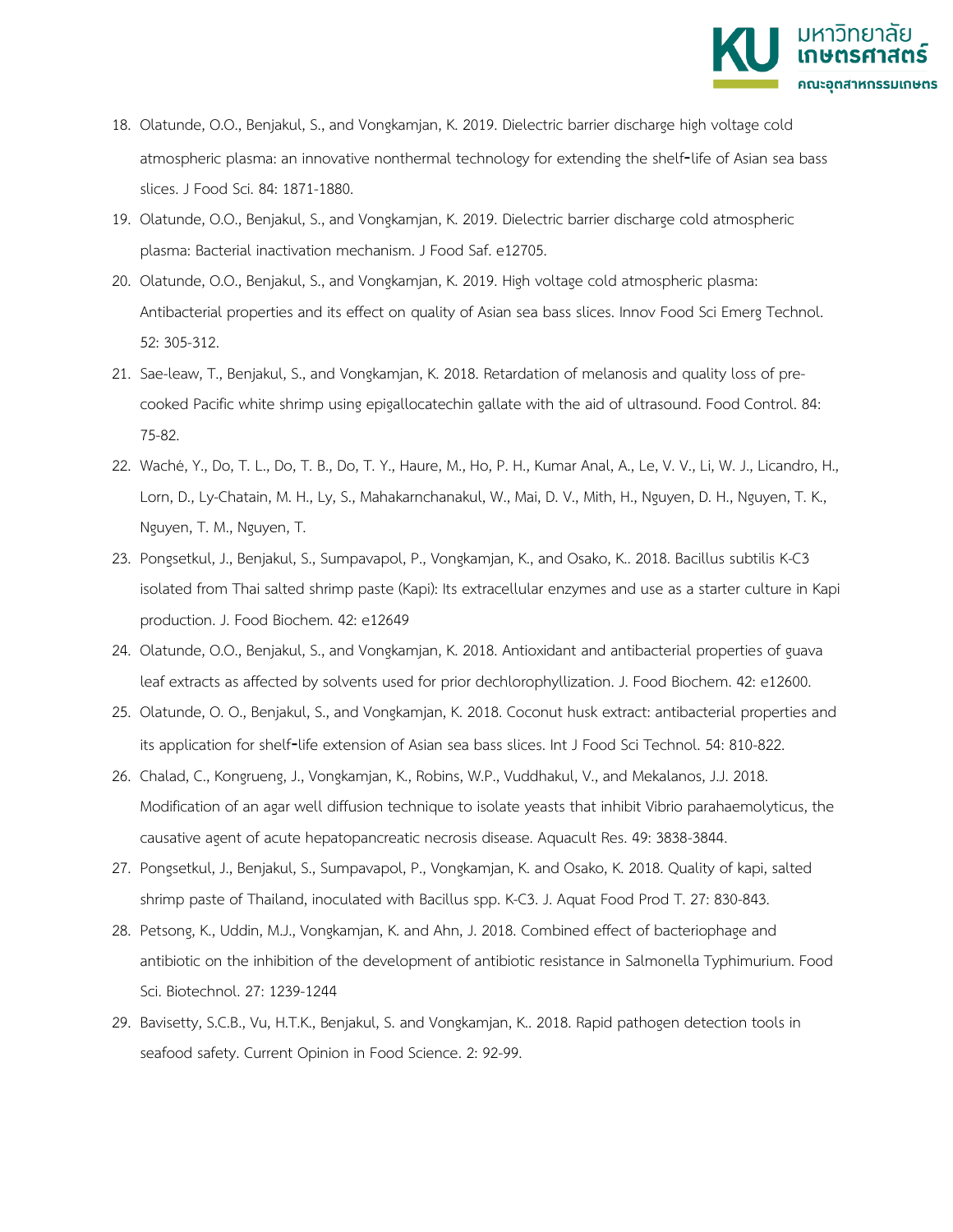

- 30. Vu, H. T. K., Stasiewicz, M. J., Benjakul, S. and Vongkamjan, K. 2018. Genome sequences of Listeria phages induced from lysogenic isolates of Listeria monocytogenes from seafood and a seafood processing environment in Thailand. Genome Announc. 6(27), e00546-18.
- 31. Rivera, D., Toledo, V., PILLO, F.D., Duenas, F., Tardone, R., Hamilton-West, C., Vongkamjan, K., Wiedmann, M. and Switt, A.I.M. 2018. Backyard farms represent a source of wide host range Salmonella phages that lysed the most common Salmonella serovars. J. Food Prot. 81: 272-278.
- 32. Pongsetkul, J., Benjakul, S., Vongkamjan, K., Sumpavapol, P. and Osako, K., 2017. Changes in lipids of shrimp (Acetes vulgaris) during salting and fermentation. Eur J Lipid Sci Technol. 119: 1700253.
- 33. Pongsetkul, J., Benjakul, S., Vongkamjan, K., Sumpavapol, P. and Osako, K., 2017. Microbiological and chemical changes of shrimp Acetes vulgaris during Kapi production. J Food Sci Technol. 54: 3473-3482.
- 34. Pongsetkul J., Benjakul S., Vongkamjan K., Sumpavapol P., Osako K. and Faithong N., 2017. Changes in volatile compounds, ATP-related compounds and antioxidative properties of Kapi, produced from Acetes vulgaris, during processing and fermentation. Food Biosci. 19: 49-56.
- 35. Vongkamjan, K., Benjakul, S., Vu, H. T. K., and Vuddhakul, V. 2017. Longitudinal monitoring of Listeria monocytogenes and Listeria phages in seafood processing environments in Thailand. Food Microbiol. 66: 11-19.
- 36. Yilmaz, E. B. Sen, Benjakul, S., Sükran, Çaklı1, and Vongkamjan, K. 2017. Reduction of Listeria monocytogenes on various food contact surfaces by Listeria phage suspension or electrolyzed oxidizing water. J. Food Safety and Food Quality Arch Lebensmittelhyg. 68: 9–14. DOI 10.2376/0003-925X-68-9
- 37. Vongkamjan, K., Fuangpaiboon, J., Turner, M. P., and Vuddhakul, V. 2016. Various ready-to-eat products from retail stores linked to occurrence of diverse Listeria monocytogenes and Listeria spp. isolates. J. Food Prot. 79: 239-245.
- 38. Vongkamjan, K., Fuangpaiboon, J., Jirachotrapee, S., and Turner, M. P. 2015. Occurrence and diversity of Listeria spp. in seafood processing plant environments. Food Control. 50:265-272.
- 39. Vongkamjan, K., and Wiedmann, M. 2015. Starting from the bench–prevention and control of foodborne and zoonotic diseases. Prev. Vet. Med. 118:189-195
- 40. Odedina, G. F., Vongkamjan, K., and Voravuthikunchai, S. P. 2015. Potential bio-control agent from Rhodomyrtus tomentosa against Listeria monocytogenes. Nutrients. 7:7451-7468.
- 41. Arfat, Y. A., Benjakul, S., Vongkamjan, K., Sumpavapol, P., and Yarnpakdee, S. 2015. Shelf-life extension of refrigerated sea bass slices wrapped with fish protein isolate/fish skin gelatin-ZnO nanocomposite film incorporated with basil leaf essential oil